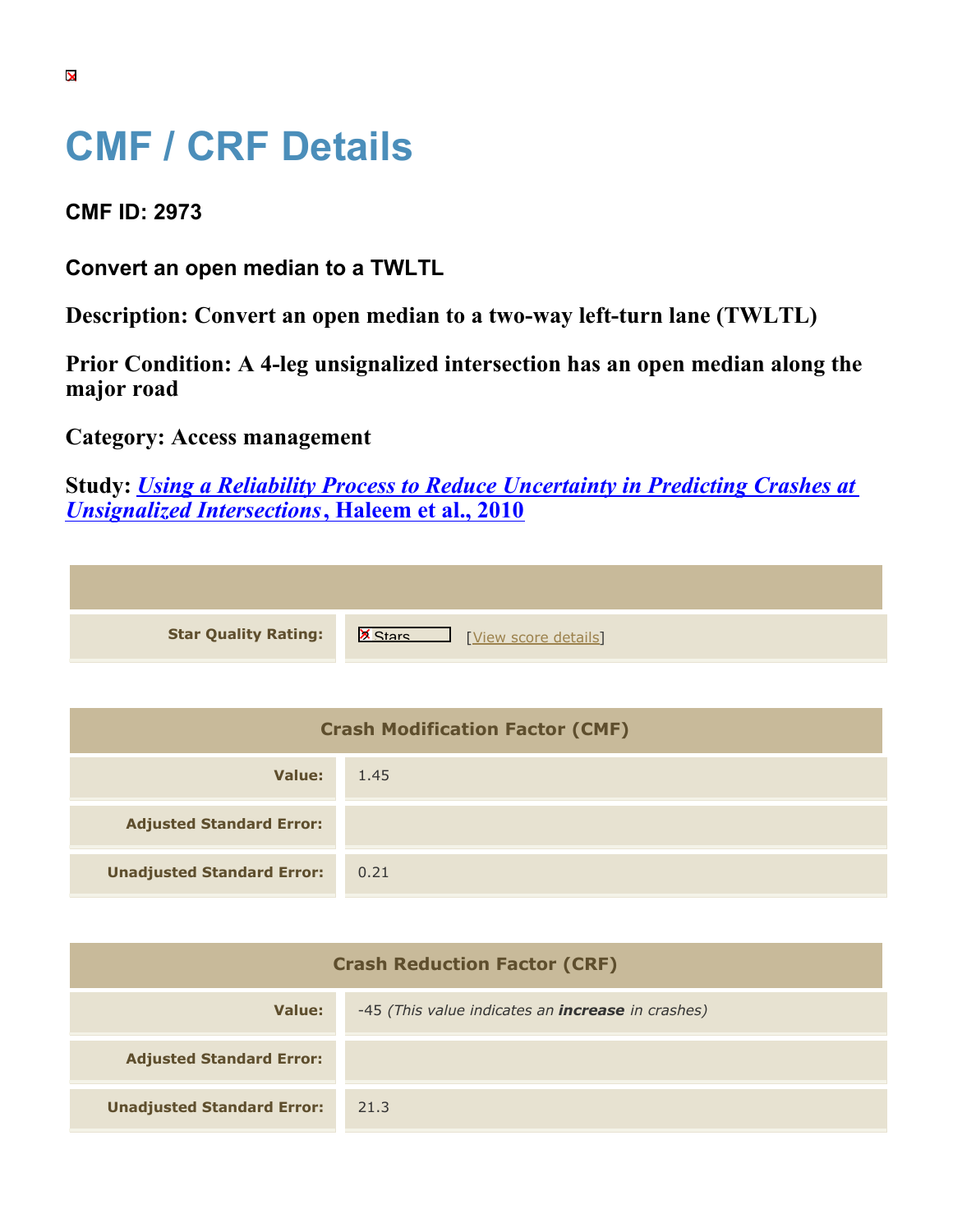| <b>Applicability</b>                    |                                                   |
|-----------------------------------------|---------------------------------------------------|
| <b>Crash Type:</b>                      | All                                               |
| <b>Crash Severity:</b>                  | All                                               |
| <b>Roadway Types:</b>                   | Not Specified                                     |
| <b>Number of Lanes:</b>                 |                                                   |
| <b>Road Division Type:</b>              |                                                   |
| <b>Speed Limit:</b>                     |                                                   |
| <b>Area Type:</b>                       | Not specified                                     |
| <b>Traffic Volume:</b>                  |                                                   |
| <b>Time of Day:</b>                     | All                                               |
| If countermeasure is intersection-based |                                                   |
| <b>Intersection Type:</b>               | Roadway/roadway (not interchange related)         |
| <b>Intersection Geometry:</b>           | 4-leg                                             |
| <b>Traffic Control:</b>                 | Stop-controlled                                   |
| <b>Major Road Traffic Volume:</b>       | 8955 to 66171 Annual Average Daily Traffic (AADT) |
| <b>Minor Road Traffic Volume:</b>       |                                                   |

| <b>Development Details</b>      |                      |  |
|---------------------------------|----------------------|--|
| <b>Date Range of Data Used:</b> | 2003 to 2006         |  |
| <b>Municipality:</b>            | <b>Orange County</b> |  |
| State:                          | FL                   |  |
| <b>Country:</b>                 | U.S.A.               |  |